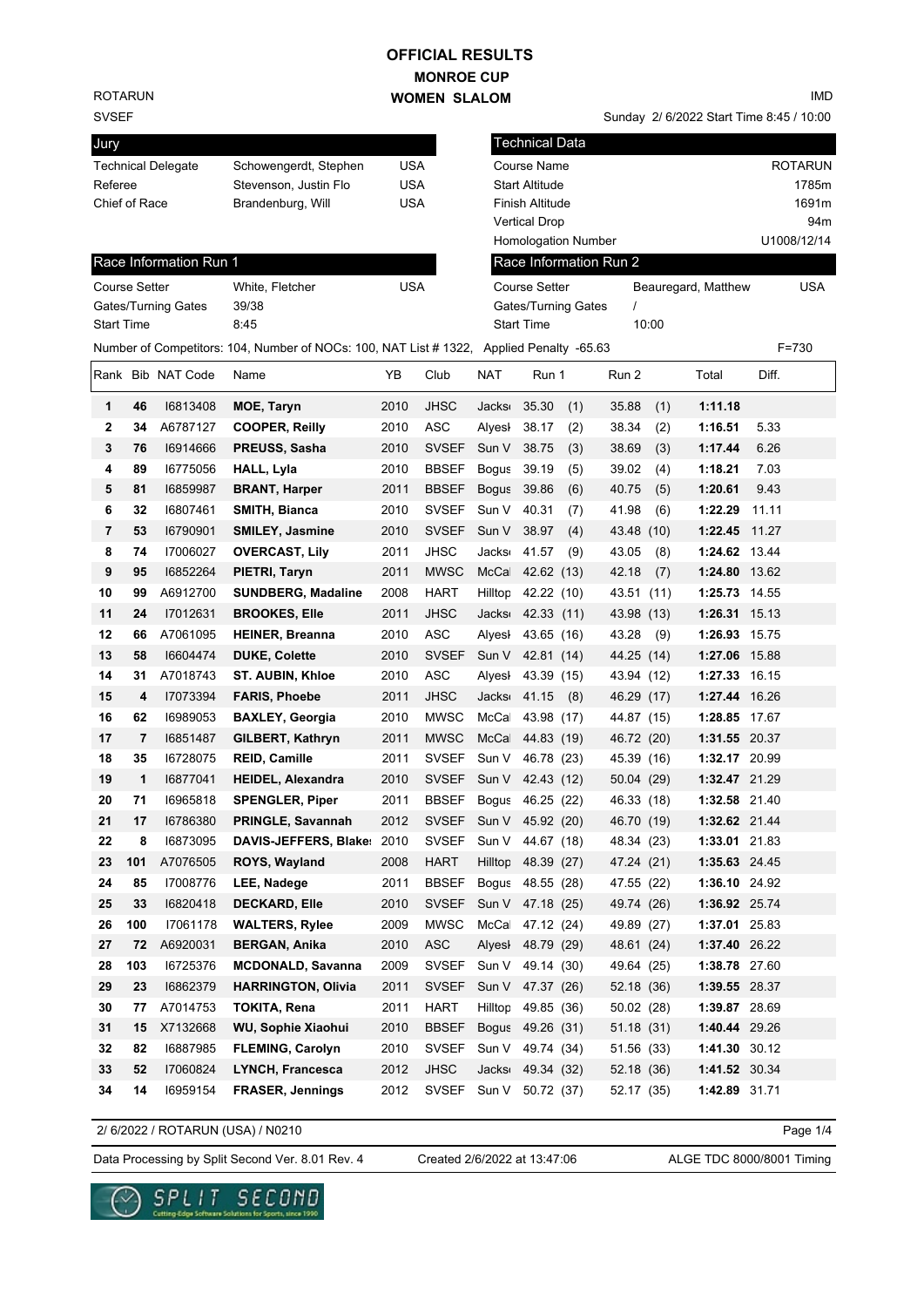SVSEF ROTARUN

# **MONROE CUP WOMEN SLALOM OFFICIAL RESULTS**

Sunday 2/ 6/2022 Start Time 8:45 / 10:00

IMD

|    |     | Rank Bib NAT Code | Name                              | YΒ   | Club                     | NAT                 | Run 1              | Run 2       | Total          | Diff. |
|----|-----|-------------------|-----------------------------------|------|--------------------------|---------------------|--------------------|-------------|----------------|-------|
| 35 | 88  | 16882762          | <b>LANTIER, Augusteen</b>         | 2010 | JHSC                     | Jacks 52.12 (43)    |                    | 50.93 (30)  | 1:43.05 31.87  |       |
| 36 | 91  | A7150668          | <b>ROBINSON, Adaire</b>           | 2012 | <b>ASC</b>               | Alyesl              | 51.69 (41)         | 51.42 (32)  | 1:43.11 31.93  |       |
| 37 | 87  | A7146892          | ST. AUBIN, Karsyn                 | 2012 | <b>ASC</b>               | Alyesl              | 51.66 (40)         | 51.60 (34)  | 1:43.26 32.08  |       |
| 38 | 50  | A7148538          | <b>HUEY, Mia</b>                  | 2012 | ASC                      | Alyesl              | 49.81 (35)         | 54.20 (39)  | 1:44.01 32.83  |       |
| 39 | 63  | 17087306          | LUEM, Gaia                        | 2011 | <b>SVSEF</b>             | Sun V               | 53.15 (46)         | 53.47 (38)  | 1:46.62 35.44  |       |
| 40 | 37  | 16882774          | <b>LANTIER, Ida</b>               | 2010 | <b>JHSC</b>              | Jacks <sub>®</sub>  | 51.43 (39)         | 55.59 (43)  | 1:47.02 35.84  |       |
| 41 | 65  | 16954475          | HURTADO, Fernanda                 | 2011 | <b>SVSEF</b>             | Sun V               | 52.64 (44)         | 54.56 (40)  | 1:47.20 36.02  |       |
| 42 | 6   | 17061163          | <b>WALTERS, Hailey</b>            | 2012 | <b>MWSC</b>              | McCa                | 49.44 (33)         | 57.87 (53)  | 1:47.31 36.13  |       |
| 43 | 13  | 16953723          | <b>SMITH, Pearl</b>               | 2011 | <b>BBSEF</b>             | <b>Bogus</b>        | 52.96 (45)         | 56.77 (47)  | 1:49.73 38.55  |       |
| 44 | 57  | 16915518          | <b>KENDALL, Michaela</b>          | 2011 | <b>MWSC</b>              | McCa                | 53.61 (48)         | 56.14 (46)  | 1:49.75 38.57  |       |
| 45 | 41  | 16863565          | <b>BLACK, Irie</b>                | 2011 | <b>SVSEF</b>             | Sun V               | 53.31 (47)         | 57.13 (48)  | 1:50.44 39.26  |       |
| 46 | 102 | 16813729          | <b>MONJARAS, Gyzzelle</b>         | 2009 | <b>SVSEF</b>             | Sun V               | 55.28 (52)         | 55.86 (44)  | 1:51.14 39.96  |       |
| 47 | 60  | 17064056          | JOHNSON, Cadence                  | 2010 | <b>TVSEF</b>             | Teton               | 54.91 (50)         | 57.52 (51)  | 1:52.43 41.25  |       |
| 48 | 45  | 17044230          | <b>Twiggs, Carlyle</b>            | 2013 | JHSC                     | USA                 | 55.77 (54)         | 57.65 (52)  | 1:53.42 42.24  |       |
| 49 | 121 | 7015411           | Beck, Sydney                      | 2010 | <b>JHSC</b>              |                     | 55.42 (53)         | 58.01 (54)  | 1:53.43 42.25  |       |
| 50 | 40  | 16869420          | GILMOUR, Ava                      | 2012 | <b>SVSEF</b>             | Sun V               | 55.10 (51)         | 58.44 (55)  | 1:53.54 42.36  |       |
| 51 | 79  | 16786068          | <b>BUONCRISTIANI, Aviell</b> 2011 |      | <b>SVSEF</b>             | Sun V               | 56.13 (57)         | 57.45 (50)  | 1:53.58 42.40  |       |
| 52 | 29  | 16983639          | <b>BLOOMFIELD, Brady</b>          | 2012 | <b>SVSEF</b>             | Sun V               | 56.38 (60)         | 57.22 (49)  | 1:53.60 42.42  |       |
| 53 | 39  | 16645133          | <b>MCMAHAN, Galena</b>            | 2010 | <b>SVSEF</b>             | Sun V               | 54.81 (49)         | 59.08 (56)  | 1:53.89 42.71  |       |
| 54 | 16  | 16957368          | GRUENBERG, Adelaide 2011          |      | <b>BBSEF</b>             | Bogus 51.96 (42)    |                    | 1:01.97(67) | 1:53.93 42.75  |       |
| 55 | 30  | 17150778          | <b>HURLEY, Harper</b>             | 2013 | TMSET                    | Tama                | 56.03 (56)         | 59.52 (58)  | 1:55.55 44.37  |       |
| 56 | 11  | 16844510          | <b>HARRIS, Lucy</b>               | 2010 | <b>SVSEF</b>             | Sun V               | 56.15 (58)         | 1:00.27(62) | 1:56.42 45.24  |       |
| 57 | 43  | 17033325          | <b>HUDACSKO, Neve</b>             | 2012 | <b>JHSC</b>              | <b>Jacks</b>        | 56.18 (59)         | 1:00.32(64) | 1:56.50 45.32  |       |
| 58 | 9   | 17038104          | <b>KRUGH, Eliza</b>               | 2010 | JHSC                     | Jacks <sub>'</sub>  | 51.34 (38)         | 1:05.76(78) | 1:57.10 45.92  |       |
| 59 | 55  | 17160478          | <b>RADTKE, Eleyce</b>             | 2010 | <b>TVSEF</b>             | Teton               | 58.29 (67)         | 59.13 (57)  | 1:57.42 46.24  |       |
| 60 | 38  | 16944834          | <b>RIES, Arielle</b>              | 2013 | <b>SVSEF</b>             | Sun V               | 55.86 (55)         | 1:01.86(66) | 1:57.72 46.54  |       |
| 61 | 70  | 17134205          | SMITH, Heidi Hoff                 | 2012 | <b>BBSEF</b>             |                     | Bogus 1:02.34 (78) | 55.42 (42)  | 1:57.76 46.58  |       |
| 62 | 36  | 16871922          | SCHEIGRABER, Payton 2012          |      | <b>SVSEF</b>             | Sun V               | 56.66 (61)         | 1:02.57(69) | 1:59.23 48.05  |       |
| 63 | 140 | 17025272          | LITTLE, Iliana                    | 2012 | <b>SVSEF</b>             | Sun V               | 57.60 (63)         | 1:02.04(68) | 1:59.64 48.46  |       |
| 64 | 59  | 16951184          | <b>GERALD, Piper</b>              | 2011 | <b>SVSEF</b>             | <b>USA</b>          | 59.95 (71)         | 1:01.49(65) | 2:01.44 50.26  |       |
| 65 | 2   | 17069793          | <b>GLEASON, Maya</b>              | 2012 | <b>MWSC</b>              | McCa                | 56.82 (62)         | 1:04.87(73) | 2:01.69 50.51  |       |
| 66 | 75  | 17099423          | <b>GOOTNICK, Hadley</b>           | 2014 | TVSEF Teton 1:02.06 (76) |                     |                    | 59.82 (59)  | 2:01.88 50.70  |       |
| 67 | 96  | 16810524          | <b>RIES, Amelie</b>               | 2011 | SVSEF Sun V 59.86 (70)   |                     |                    | 1:03.60(72) | 2:03.46 52.28  |       |
| 68 | 21  | 17025422          | <b>HEIDEL, Samantha</b>           | 2013 | <b>SVSEF</b>             | Sun V 1:01.76 (75)  |                    | 1:02.72(71) | 2:04.48 53.30  |       |
| 69 | 3   | 17064063          | JOHNSON, Lyla                     | 2012 | <b>TVSEF</b>             | Teton 58.20 (66)    |                    | 1:07.36(84) | 2:05.56 54.38  |       |
| 70 | 5   | 17161741          | <b>CONKLIN, Olivia</b>            | 2013 | <b>JHSC</b>              | Jacks 58.64 (68)    |                    | 1:07.69(86) | 2:06.33 55.15  |       |
| 71 | 64  | 16975902          | <b>SNELL, Kaiden</b>              | 2010 | <b>SVSEF</b>             | Sun V 1:01.02 (73)  |                    | 1:05.37(75) | 2:06.39 55.21  |       |
| 72 | 12  | 17150364          | JAPEL, Alet                       | 2012 | <b>JHSC</b>              | Jacks 57.86 (65)    |                    | 1:08.97(88) | 2:06.83 55.65  |       |
| 73 | 94  | 17144666          | LAING, Lisa                       | 2013 | <b>TVSEF</b>             | Teton 1:04.50 (79)  |                    | 1:02.59(70) | 2:07.09 55.91  |       |
| 74 | 42  | 16863739          | <b>KANOWSKY, Sophie</b>           | 2010 | <b>SVSEF</b>             | Sun V 1:01.45 (74)  |                    | 1:05.75(77) | 2:07.20 56.02  |       |
| 75 | 86  | 16940276          | <b>ROTH, Ainsley</b>              | 2012 | <b>SVSEF</b>             | Sun V 1:07.15 (89)  |                    | 1:00.15(60) | 2:07.30 56.12  |       |
| 76 | 83  | 17086473          | <b>LOGSDON, Avery</b>             | 2010 | <b>SVSEF</b>             | Sun V 1:11.77 (95)  |                    | 56.07 (45)  | 2:07.84 56.66  |       |
| 77 | 90  | A7157070          | <b>GUESS, Emma</b>                | 2013 | ASC                      | Alyesi 1:02.25 (77) |                    | 1:06.89(81) | 2:09.14 57.96  |       |
| 78 | 56  | 17017713          | <b>JENSEN, Presley</b>            | 2013 | <b>SVSEF</b>             | Sun V 1:04.93 (80)  |                    | 1:06.26(80) | 2:11.191:00.01 |       |
| 79 | 48  | 17150678          | <b>TITENSOR, Kimaaya</b>          | 2012 | <b>TVSEF</b>             | Teton 1:05.46 (81)  |                    | 1:06.12(79) | 2:11.581:00.40 |       |
|    |     |                   |                                   |      |                          |                     |                    |             |                |       |

2/ 6/2022 / ROTARUN (USA) / N0210

Page 2/4

Data Processing by Split Second Ver. 8.01 Rev. 4 Created 2/6/2022 at 13:47:06 ALGE TDC 8000/8001 Timing

Created 2/6/2022 at 13:47:06

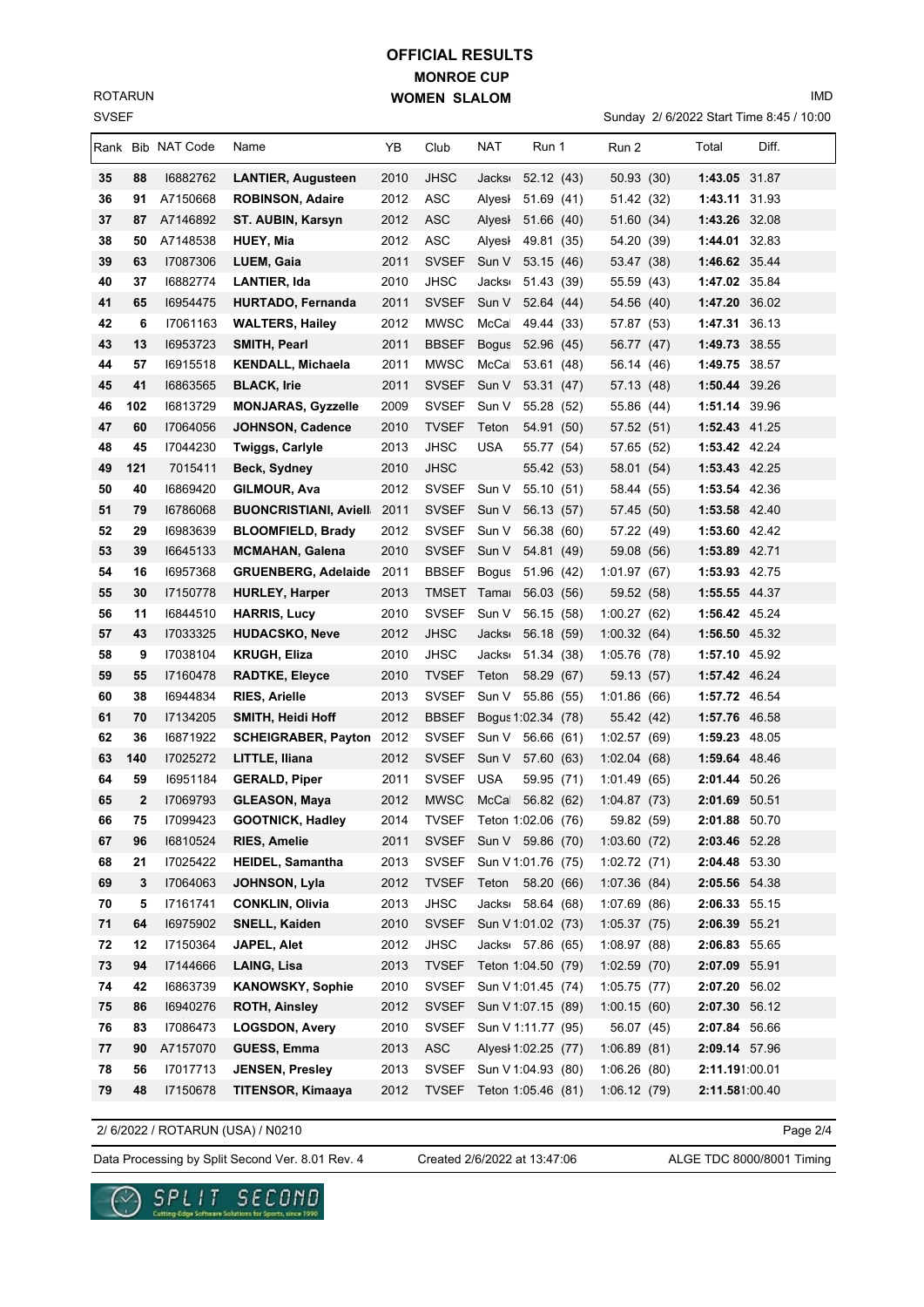SVSEF ROTARUN

# **MONROE CUP WOMEN SLALOM OFFICIAL RESULTS**

Sunday 2/ 6/2022 Start Time 8:45 / 10:00

IMD

|    |    | Rank Bib NAT Code | Name                       | YB   | Club         | <b>NAT</b> | Run 1               | Run 2           | Total           | Diff. |
|----|----|-------------------|----------------------------|------|--------------|------------|---------------------|-----------------|-----------------|-------|
| 80 | 49 | 16956790          | LIGHTHART, Ella            | 2013 | JHSC         |            | Jacks 1:06.97 (88)  | 1:05.57(76)     | 2:12.541:01.36  |       |
| 81 | 84 | 16842771          | <b>LARRABEE, Lauren</b>    | 2013 | <b>SVSEF</b> |            | Sun V 1:06.21 (85)  | 1:06.94(82)     | 2:13.151:01.97  |       |
| 82 | 80 | 17162654          | <b>BAKER-REAGAN, Kaia</b>  | 2013 | JHSC         |            | Jacks 1:05.94 (82)  | 1:07.79<br>(87) | 2:13.731:02.55  |       |
| 83 | 93 | 16882781          | <b>LANTIER, Campbell</b>   | 2013 | <b>JHSC</b>  |            | Jacks 1:14.09 (97)  | 1:00.19(61)     | 2:14.281:03.10  |       |
| 84 | 68 | 17103187          | <b>MCGREW, Halley</b>      | 2012 | <b>SVSEF</b> |            | Sun V 1:07.51 (90)  | 1:07.07(83)     | 2:14.581:03.40  |       |
| 85 | 73 | 17046943          | ROBBE, Makena              | 2012 | <b>TVSEF</b> |            | Teton 1:08.14 (91)  | 1:07.45(85)     | 2:15.591:04.41  |       |
| 86 | 69 | 16940459          | <b>SMILEY, Brianna</b>     | 2012 | <b>SVSEF</b> |            | Sun V 1:06.18 (84)  | 1:11.64(89)     | 2:17.821:06.64  |       |
| 87 | 25 | 17152477          | <b>HAWKES, Olive</b>       | 2012 | <b>TVSEF</b> |            | Teton 1:06.24 (86)  | 1:14.08(90)     | 2:20.321:09.14  |       |
| 88 | 27 | 16969748          | <b>YURAS, Vivienne</b>     | 2011 | <b>SVSEF</b> |            | Sun V 1:06.79 (87)  | 1:16.37(93)     | 2:23.161:11.98  |       |
| 89 | 20 | 17163066          | <b>SMOCK, Josie</b>        | 2013 | <b>JHSC</b>  |            | Jacks 1:09.00 (93)  | 1:14.42(91)     | 2:23.421:12.24  |       |
| 90 | 22 | 17154118          | <b>MALKUS, Brooklyn</b>    | 2011 | <b>TMSET</b> |            | Tama 1:09.13 (94)   | 1:16.87(94)     | 2:26.001:14.82  |       |
| 91 | 44 | A7162012          | <b>GUESS, Reese</b>        | 2014 | <b>ASC</b>   |            | Alyesi 1:11.93 (96) | 1:14.79(92)     | 2:26.721:15.54  |       |
| 92 | 67 | 17144071          | <b>CLEARY, Katherine</b>   | 2012 | <b>TVSEF</b> |            | Teton 1:08.94 (92)  | 1:21.21(97)     | 2:30.151:18.97  |       |
| 93 | 51 | I7065059          | <b>AVERY, Hazel</b>        | 2012 | <b>MWSC</b>  |            | McCa 1:25.95(100)   | 1:05.32(74)     | 2:31.271:20.09  |       |
| 94 | 98 | 17073448          | <b>STANSBERRY, Georgia</b> | 2013 | <b>SVSEF</b> |            | Sun V 1:14.68 (98)  | 1:18.24(96)     | 2:32.921:21.74  |       |
| 95 | 26 | 16956782          | <b>LIGHTHART, Delaney</b>  | 2013 | <b>JHSC</b>  |            | Jacks 1:05.94 (82)  | 1:28.18(98)     | 2:34.121:22.94  |       |
| 96 | 10 | 17157936          | <b>HAWKES, Carly</b>       | 2015 | <b>TVSEF</b> |            | Teton 1:20.01 (99)  | 1:43.47(100)    | 3:03.481:52.30  |       |
| 97 | 47 | 17130426          | <b>LEAVITT, Charlotte</b>  | 2013 | <b>BBSEF</b> |            | Bogus 1:39.27 (101) | 1:34.85(99)     | 3:14.12 2:02.94 |       |
|    |    |                   |                            |      |              |            |                     |                 |                 |       |

**NOT PERMITTED TO START 1st RUN**

#### **DID NOT START 1st RUN**

|    |                              | DID NOT FINISH 1st RUN: 1 competitor       |      |                        |                                 |  |              |         |  |
|----|------------------------------|--------------------------------------------|------|------------------------|---------------------------------|--|--------------|---------|--|
| 61 | 17038509                     | <b>GORSKI, Charlotte</b>                   | 2012 | <b>JHSC</b>            | Jacks                           |  | 54.66 (41)   |         |  |
|    |                              |                                            |      |                        |                                 |  |              |         |  |
|    |                              | <b>DISQUALIFIED 1st RUN: 2 competitors</b> |      |                        |                                 |  |              |         |  |
| 19 | 17104442                     | <b>ROBINSON, Sophia</b>                    | 2012 | <b>JHSC</b>            | <b>Jacks</b>                    |  | 1:17.76 (95) | Gate 0  |  |
| 97 | A7161738                     | <b>ROBINSON, Twyla</b>                     | 2015 | <b>ASC</b>             | Alyesl                          |  | 1:00.29(63)  | Gate 0  |  |
|    |                              |                                            |      |                        |                                 |  |              |         |  |
|    |                              | <b>NOT PERMITTED TO START 2nd RUN</b>      |      |                        |                                 |  |              |         |  |
|    |                              |                                            |      |                        |                                 |  |              |         |  |
|    | <b>DID NOT START 2nd RUN</b> |                                            |      |                        |                                 |  |              |         |  |
|    |                              |                                            |      |                        |                                 |  |              |         |  |
|    |                              | DID NOT FINISH 2nd RUN: 2 competitors      |      |                        |                                 |  |              |         |  |
| 18 | 17020644                     | <b>LETSON, Kinley</b>                      | 2012 | SVSEF Sun V 57.65 (64) |                                 |  | <b>DNF</b>   |         |  |
| 78 | 16683221                     | <b>STEVENSON, Lucy</b>                     | 2010 | SVSEF Sun V 46.04 (21) |                                 |  | <b>DNF</b>   |         |  |
|    |                              |                                            |      |                        |                                 |  |              |         |  |
|    |                              | DISQUALIFIED 2nd RUN: 2 competitors        |      |                        |                                 |  |              |         |  |
| 28 | 17075291                     | <b>BROWN, Sullivan</b>                     | 2013 | <b>JHSC</b>            | Jacks <sub>1</sub> 1:00.78 (72) |  | <b>DSQ</b>   | Gate 2  |  |
| 92 | 16809339                     | <b>RUNDELL, Taylor</b>                     | 2011 | <b>SVSEF</b>           | Sun V 59.22 (69)                |  | DSQ.         | Gate 20 |  |

| 2/ 6/2022 / ROTARUN (USA) / N0210 |  |
|-----------------------------------|--|
|                                   |  |

Data Processing by Split Second Ver. 8.01 Rev. 4 Created 2/6/2022 at 13:47:06 ALGE TDC 8000/8001 Timing

Created 2/6/2022 at 13:47:06

Page 3/4